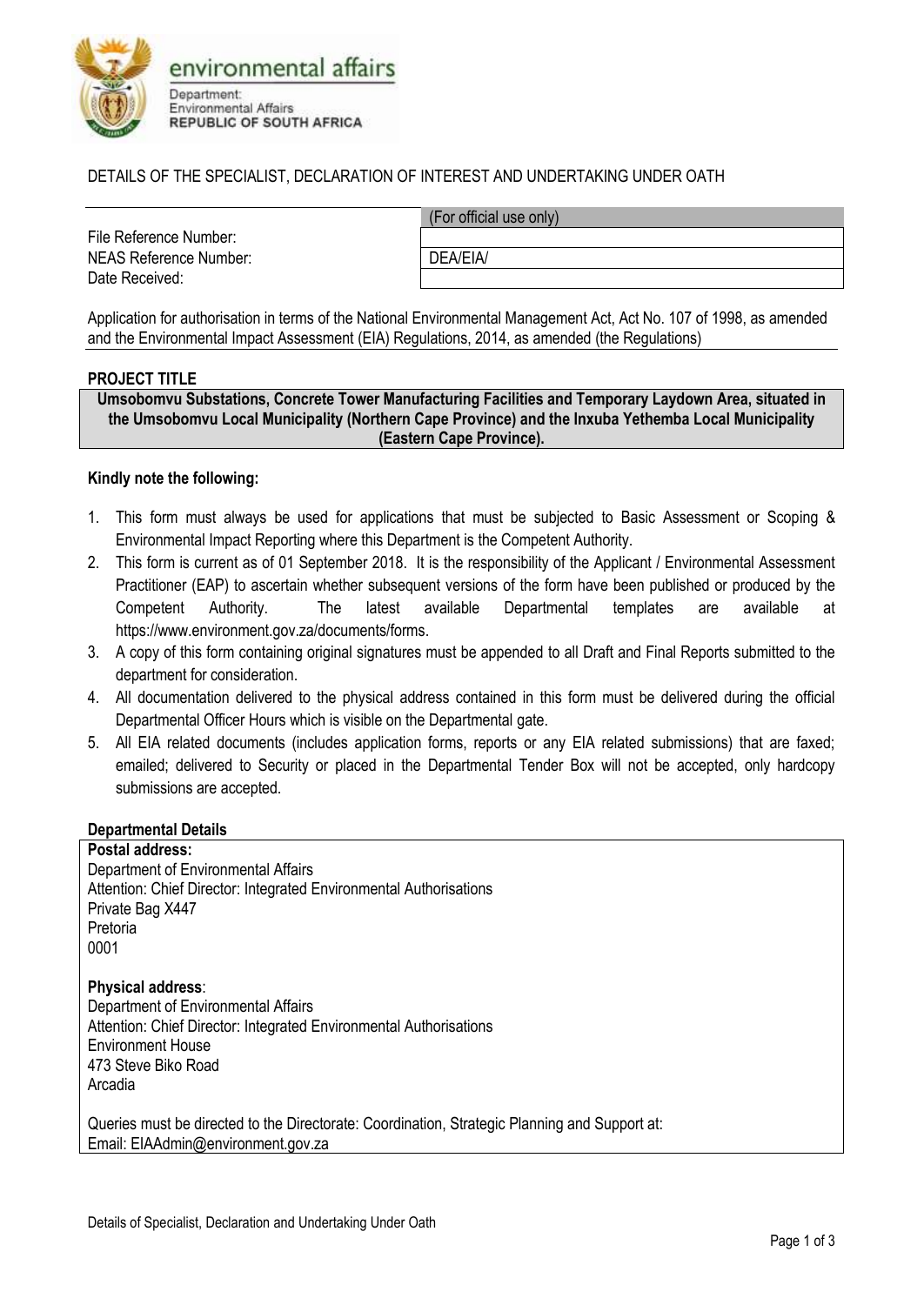## **1. SPECIALIST INFORMATION**

| <b>Specialist Company Name:</b>   | Umlando: Archaeological Surveys & Heritage Resources Management |   |             |            |  |
|-----------------------------------|-----------------------------------------------------------------|---|-------------|------------|--|
| <b>B-BBEE</b>                     | Contribution level (indicate 1                                  | 4 | Percentage  |            |  |
|                                   | to 8 or non-compliant)                                          |   | Procurement |            |  |
|                                   |                                                                 |   | recognition |            |  |
| Specialist name:                  | G. Anderson                                                     |   |             |            |  |
| <b>Specialist Qualifications:</b> | M. Phil (archaeology & social psychology)                       |   |             |            |  |
| Professional                      | <b>ASAPA</b>                                                    |   |             |            |  |
| affiliation/registration:         |                                                                 |   |             |            |  |
| Physical address:                 | 1 Perch Pool,                                                   |   |             |            |  |
| Postal address:                   | PO Box 10153, Meerensee                                         |   |             |            |  |
| Postal code:                      | 3901                                                            |   | Cell:       | 0836585362 |  |
| Telephone:                        | 0357531785                                                      |   | Fax:        |            |  |
| E-mail:                           | Umlando@gmail.com                                               |   |             |            |  |

# **2. DECLARATION BY THE SPECIALIST**

- I, Gavin Anderson **I, Anderson** and the set of the set of the set of the set of the set of the set of the set of the set of the set of the set of the set of the set of the set of the set of the set of the set of the set of
- I act as the independent specialist in this application;
- I will perform the work relating to the application in an objective manner, even if this results in views and findings that are not favourable to the applicant;
- I declare that there are no circumstances that may compromise my objectivity in performing such work;
- I have expertise in conducting the specialist report relevant to this application, including knowledge of the Act, Regulations and any guidelines that have relevance to the proposed activity;
- I will comply with the Act, Regulations and all other applicable legislation;
- I have no, and will not engage in, conflicting interests in the undertaking of the activity;
- I undertake to disclose to the applicant and the competent authority all material information in my possession that reasonably has or may have the potential of influencing - any decision to be taken with respect to the application by the competent authority; and - the objectivity of any report, plan or document to be prepared by myself for submission to the competent authority;
- all the particulars furnished by me in this form are true and correct; and
- I realise that a false declaration is an offence in terms of regulation 48 and is punishable in terms of section 24F of the Act.

 $Z$  holes as

Signature of the specialist:

Umlando: Archaeological Surveys & Heritage Resources Management Name of company (if applicable):

2 September 2021 Date: